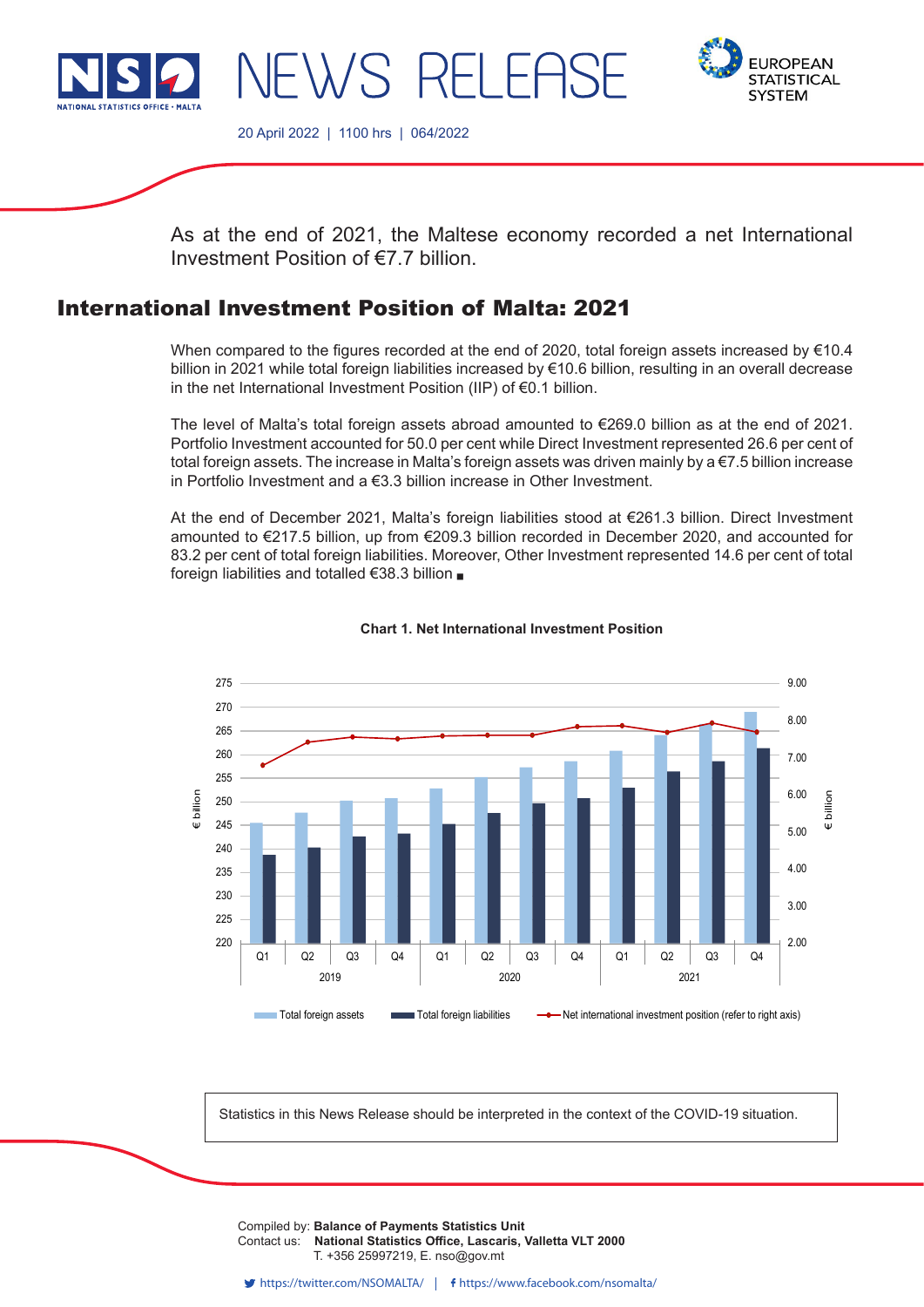$\sim$ 

### **Table 1. International Investment Position: Q1/2019-Q4/2021 …**

|                                                    |                | 2019           |           | 2020      |           |                | $\epsilon$ million<br>2021 |           |           |           |           |           |
|----------------------------------------------------|----------------|----------------|-----------|-----------|-----------|----------------|----------------------------|-----------|-----------|-----------|-----------|-----------|
|                                                    | Q1             | Q <sub>2</sub> | Q3        | Q4        | Q1        | Q2             | Q3                         | Q4        | Q1        | Q2        | Q3        | Q4        |
| International Investment Position, net®            | 6,798.4        | 7,425.3        | 7,563.7   | 7,512.1   | 7,594.1   | 7,609.0        | 7,609.6                    | 7,841.9   | 7,868.0   | 7,686.6   | 7,942.2   | 7,697.0   |
| A. Assets                                          | 245,542.7      | 247,721.3      | 250,218.9 | 250,775.1 | 252,851.8 | 255,234.2      | 257,322.6                  | 258,611.6 | 260,812.1 | 264,137.0 | 266,487.4 | 269,030.1 |
| 1. Direct Investment                               | 72,656.7       | 72,518.4       | 72,421.4  | 72,220.8  | 72,136.6  | 72,135.6       | 72,076.2                   | 71,955.1  | 71,888.8  | 71,819.5  | 71,720.4  | 71,637.0  |
| 1.1 Equity and investment fund shares              | 32,589.9       | 32,769.3       | 32,954.6  | 33,088.2  | 33,269.0  | 33,517.2       | 33,694.6                   | 33,868.1  | 34,053.1  | 34,235.6  | 34,415.6  | 34,602.2  |
| 1.2 Debt instruments                               | 40,066.7       | 39,749.2       | 39,466.7  | 39,132.6  | 38,867.6  | 38,618.4       | 38,381.5                   | 38,087.0  | 37,835.7  | 37,583.9  | 37,304.8  | 37,034.8  |
| 2. Portfolio Investment                            | 116,424.8      | 117,780.8      | 119,443.7 | 120.572.7 | 120.944.4 | 123.671.2      | 125.555.9                  | 127.077.2 | 128,750.0 | 130.923.4 | 132.801.0 | 134,532.8 |
| 2.1 Equity and investment fund shares              | 100.931.1      | 102,654.1      | 104.435.9 | 106.180.8 | 107,956.6 | 109,838.5      | 111,603.2                  | 113,380.2 | 115,102.1 | 116.944.1 | 118.927.0 | 120.707.7 |
| 2.1.1 Central bank                                 | 136.7          | 124.7          | 149.3     | 149.5     | 140.3     | 275.3          | 279.3                      | 284.0     | 255.3     | 318.2     | 374.7     | 379.0     |
| 2.1.2 Other MFIs                                   | 89.9           | 93.2           | 104.5     | 88.6      | 114.3     | 100.0          | 99.3                       | 110.6     | 101.6     | 119.3     | 159.6     | 178.3     |
| 2.1.3 General government                           | 3.5            | 3.5            | 3.5       | 3.5       | 1.5       | 1.5            | 1.5                        | 1.5       | 1.5       | 1.5       | 1.5       | 1.5       |
| 2.1.4 Other sectors                                | 100,701.0      | 102,432.7      | 104,178.6 | 105,939.2 | 107,700.5 | 109,461.7      | 111,223.1                  | 112,984.1 | 114,743.6 | 116,505.0 | 118,391.1 | 120,148.9 |
| 2.2 Debt securities                                | 15,493.7       | 15,126.7       | 15,007.8  | 14,392.0  | 12,987.8  | 13,832.7       | 13,952.7                   | 13,697.0  | 13,647.9  | 13,979.3  | 13,874.0  | 13,825.1  |
| 2.2.1 Long-term                                    | 15,140.2       | 14,785.7       | 14,635.4  | 14,059.6  | 12,706.0  | 13,546.8       | 13,657.6                   | 13,397.8  | 13,329.8  | 13,657.6  | 13,542.3  | 13,489.2  |
| 2.2.1.1 Central Bank                               | 1,516.5        | 1.359.0        | 1.363.4   | 1,314.9   | 1,219.8   | 1,212.3        | 1.160.0                    | 1.105.7   | 1,067.6   | 986.2     | 942.2     | 982.9     |
| 2.2.1.2 Other MFIs                                 | 8,728.3        | 8,435.9        | 8,185.4   | 7,562.1   | 6,283.8   | 7,034.5        | 7,099.6                    | 6,795.6   | 6,667.2   | 6,977.4   | 6,806.4   | 6,612.6   |
| 2.2.1.3 General government                         | 79.1           | 78.5           | 77.9      | 77.4      | 0.0       | 0.0            | 0.0                        | 0.0       | 0.0       | 0.0       | 0.0       | 0.0       |
| 2.2.1.4 Other sectors                              | 4,816.3        | 4,912.3        | 5,008.6   | 5,105.2   | 5,202.4   | 5,300.0        | 5,398.0                    | 5,496.4   | 5,595.0   | 5,694.0   | 5,793.7   | 5,893.7   |
| 2.2.2 Short-term                                   | 353.5          | 341.0          | 372.4     | 332.3     | 281.8     | 286.0          | 295.1                      | 299.3     | 318.2     | 321.6     | 331.7     | 335.8     |
| 2.2.2.1 Central Bank                               | 0.0            | 0.0            | 0.0       | 0.0       | 0.0       | 0.0            | 0.0                        | 0.0       | 0.0       | 0.0       | 0.0       | 0.0       |
| 2.2.2.2 Other MFIs                                 | 88.3           | 71.6           | 98.8      | 54.6      | 0.0       | 0.0            | 5.0                        | 5.0       | 19.8      | 19.1      | 25.0      | 25.0      |
| 2.2.2.3 General government                         | 0.0            | 0.0            | 0.0       | 0.0       | 0.0       | 0.0            | 0.0                        | 0.0       | 0.0       | 0.0       | 0.0       | 0.0       |
| 2.2.2.4 Other sectors                              | 265.2          | 269.4          | 273.5     | 277.7     | 281.8     | 286.0          | 290.1                      | 294.3     | 298.4     | 302.6     | 306.7     | 310.9     |
| 3. Financial derivatives (other than reserves) and |                |                |           |           |           |                |                            |           |           |           |           |           |
| employee stock options                             | 2.002.4        | 1.854.3        | 1.725.2   | 1.396.7   | 1.498.9   | 1.407.5        | 1.344.1                    | 1.251.8   | 1.074.8   | 1.017.0   | 954.3     | 948.7     |
| 3.1 Central Bank                                   | 1.2            | 0.7            | 0.5       | 0.8       | 6.6       | 0.9            | 0.7                        | 2.7       | 1.4       | 0.7       | 0.0       | 0.0       |
| 3.2 Other MFIs                                     | 1,795.6        | 1,663.6        | 1,550.5   | 1,237.2   | 1,349.2   | 1,279.3        | 1,231.6                    | 1,152.9   | 992.8     | 951.3     | 905.0     | 914.1     |
| 3.3 General government                             | 0.0            | 0.0            | 0.0       | 0.0       | 0.0       | 0.0            | 0.0                        | 0.0       | 0.0       | 0.0       | 0.0       | 0.0       |
| 3.4 Other sectors                                  | 205.6          | 189.9          | 174.3     | 158.7     | 143.1     | 127.4          | 111.8                      | 96.2      | 80.6      | 64.9      | 49.3      | 34.7      |
| 4. Other Investment                                | 53,584.9       | 54,766.6       | 55,811.1  | 55.750.6  | 57,523.8  | 57,247.3       | 57.564.2                   | 57,572.4  | 58,279.5  | 59,558.3  | 59.996.1  | 60,900.1  |
| 4.1 Currency and deposits                          | 16,266.5       | 17,662.5       | 17,848.7  | 18,243.6  | 18,634.8  | 19.239.4       | 19,491.8                   | 19,805.4  | 19,643.2  | 20.789.7  | 20,593.0  | 21,908.7  |
| 4.1.1 Central Bank                                 | 4,431.0        | 5,571.8        | 5,474.9   | 5,613.3   | 5,751.6   | 6,100.5        | 6,084.8                    | 6,134.3   | 5,881.4   | 6,772.1   | 6,320.8   | 7,382.0   |
| 4.1.2 Other MFIs <sup>b</sup>                      | 0.0            | 0.0            | 0.0       | 0.0       | 0.0       | 0.0            | 0.0                        | 0.0       | 0.0       | 0.0       | 0.0       | 0.0       |
| 4.1.3 General government                           | 0.6            | 0.7            | 0.5       | 0.6       | 1.7       | 0.8            | 0.6                        | 0.4       | 0.5       | 0.2       | 0.1       | 0.0       |
| 4.1.4 Other sectors                                | 11,834.9       | 12,090.0       | 12,373.3  | 12,629.7  | 12,881.5  | 13,138.2       | 13,406.4                   | 13,670.7  | 13,761.3  | 14,017.4  | 14,272.1  | 14,526.8  |
| 4.2 Loans                                          | 14,783.0       | 14,125.1       | 14,436.6  | 13,472.2  | 14,444.1  | 13,124.9       | 12,731.9                   | 11,915.6  | 12,344.1  | 12,250.0  | 12,376.4  | 11,347.6  |
| 4.2.1 Central Bank:                                | 0.0            | 0.0            | 0.0       | 0.0       | 0.0       | 0.0            | 0.0                        | 0.0       | 0.0       | 0.0       | 0.0       | 0.0       |
| 4.2.1.1 Long-term                                  | 0.0            | 0.0            | 0.0       | 0.0       | 0.0       | 0.0            | 0.0                        | 0.0       | 0.0       | 0.0       | 0.0       | 0.0       |
| 4.2.1.2 Short-term                                 | 0.0            | 0.0            | 0.0       | 0.0       | 0.0       | 0.0            | 0.0                        | 0.0       | 0.0       | 0.0       | 0.0       | 0.0       |
| 4.2.2 Other MFIs <sup>b</sup> :                    | 12,870.1       | 12,193.9       | 12,482.0  | 11,498.0  | 12,450.6  | 11,115.4       | 10,703.8                   | 9,877.6   | 10,373.6  | 10,262.0  | 10,371.0  | 9,324.3   |
| 4.2.2.1 Long-term                                  | 9,051.8        | 8,895.2        | 8,759.2   | 7,988.1   | 8,507.3   | 8,105.7        | 7,537.2                    | 7,199.1   | 7,007.6   | 6,524.5   | 6,172.1   | 5,945.9   |
| 4.2.2.2 Short-term                                 | 3,818.3        | 3,298.7        | 3,722.8   | 3,509.9   | 3,943.3   | 3,009.6        | 3,166.6                    | 2,678.5   | 3,366.0   | 3,737.5   | 4,198.9   | 3,378.4   |
| 4.2.3 General government:                          | 221.9          | 221.9          | 221.9     | 221.9     | 221.9     | 221.7          | 221.5                      | 221.2     | 220.9     | 220.4     | 219.9     | 219.9     |
| 4.2.3.1 Long-term                                  | 221.9          | 221.9          | 221.9     | 221.9     | 221.9     | 221.7          | 221.5                      | 221.2     | 220.9     | 220.4     | 219.9     | 219.9     |
| 4.2.3.2 Short-term                                 | 0.0            | 0.0            | 0.0       | 0.0       | 0.0       | 0.0            | 0.0                        | 0.0       | 0.0       | 0.0       | 0.0       | 0.0       |
| 4.2.4 Other sectors:                               | 1,691.0        | 1,709.4        | 1,732.8   | 1,752.4   | 1,771.6   | 1,787.8        | 1,806.7                    | 1,816.8   | 1,749.7   | 1,767.6   | 1.785.5   | 1,803.5   |
| 4.2.4.1 Long-term                                  | 1,687.1        | 1,705.5        | 1,726.2   | 1.744.3   | 1,762.2   | 1,778.2        | 1,797.6                    | 1.808.7   | 1,749.7   | 1,767.6   | 1.785.5   | 1,803.5   |
| 4.2.4.2 Short-term                                 | 3.9            | 3.9            | 6.5       | 8.1       | 9.4       | 9.7            | 9.1                        | 8.1       | 0.0       | 0.0       | 0.0       | 0.0       |
| 4.3 Trade Assets and advances                      | 5,849.8        | 5,954.4        | 6,098.3   | 6,250.5   | 6,346.8   | 6,462.5        | 6,635.5                    | 6,750.6   | 6,898.9   | 6,736.6   | 6,917.3   | 7,069.9   |
| 4.3.1 Central Bank:                                | 0.0            | 0.0            | 0.0       | 0.0       | 0.0       | 0.0            | 0.0                        | 0.0       | 0.0       | 0.0       | 0.0       | 0.0       |
| 4.3.1.1 Long-term                                  | 0.0            | 0.0            | 0.0       | 0.0       | 0.0       | 0.0            | 0.0                        | 0.0       | 0.0       | 0.0       | 0.0       | 0.0       |
| 4.3.1.2 Short-term                                 | 0.0            | 0.0            | 0.0       | 0.0       | 0.0       | 0.0            | 0.0                        | 0.0       | 0.0       | 0.0       | 0.0       | 0.0       |
| 4.3.2 Other MFIs:                                  | 0.0            | 0.0            | 0.0       | 0.0       | 0.0       | 0.0            | 0.0                        | 0.0       | 0.0       | 0.0       | 0.0       | 0.0       |
| 4.3.2.1 Long-term                                  | 0.0            | 0.0            | 0.0       | 0.0       | 0.0       | 0.0            | 0.0                        | 0.0       | 0.0       | 0.0       | 0.0       | 0.0       |
| 4.3.2.2 Short-term                                 | 0 <sub>0</sub> | 0.0            | 0.0       | 0.0       | 0.0       | 0 <sub>0</sub> | 0.0                        | 0.0       | 0.0       | 0.0       | 0.0       | 0.0       |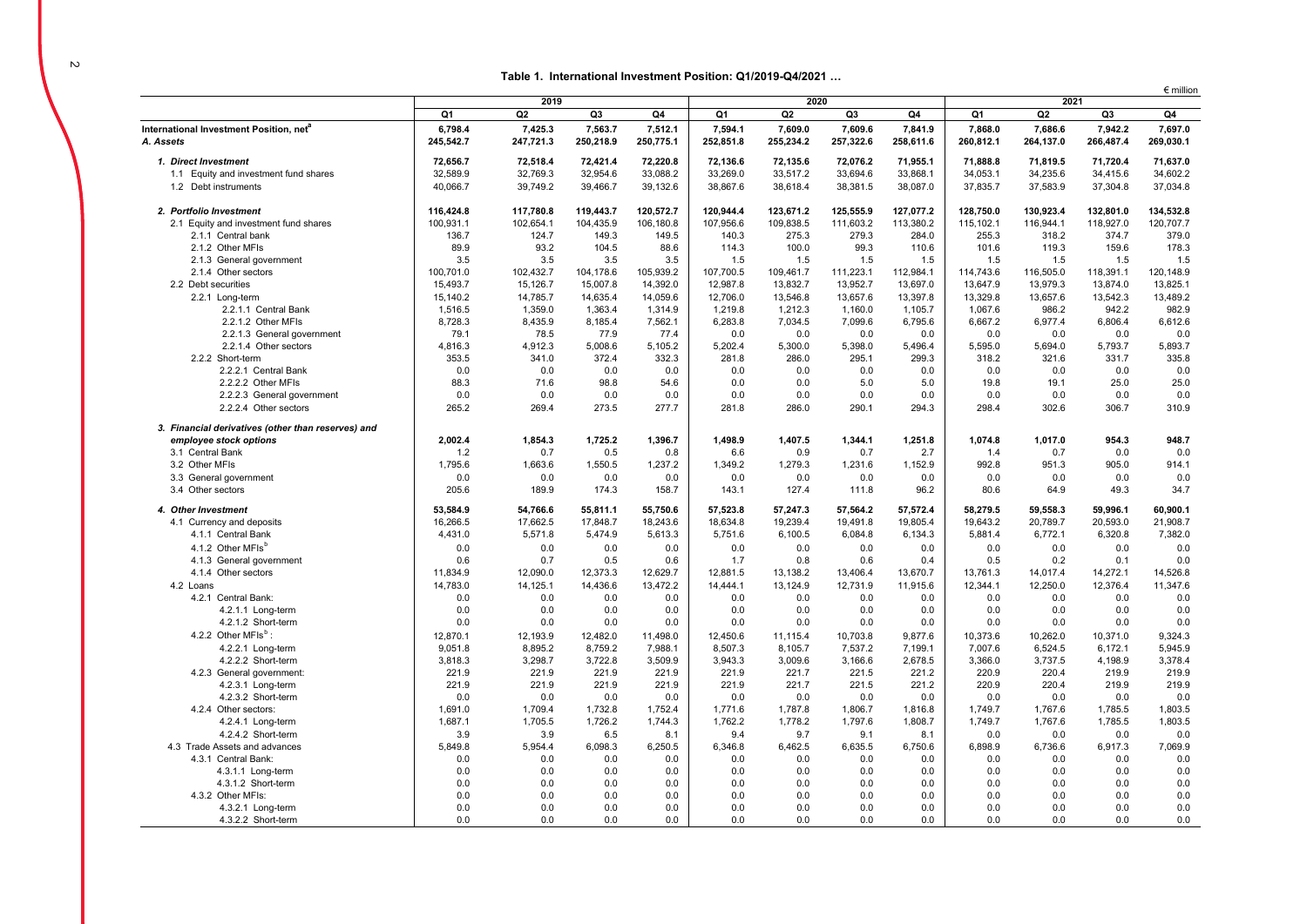#### **...Table 1. International Investment Position: Q1/2019-Q4/2021**

|                                                    |           |            | 2020      |           |           | $\epsilon$ million<br>2021 |           |           |           |                |           |           |
|----------------------------------------------------|-----------|------------|-----------|-----------|-----------|----------------------------|-----------|-----------|-----------|----------------|-----------|-----------|
|                                                    | Q1        | 2019<br>Q2 | Q3        | Q4        | Q1        | Q <sub>2</sub>             | Q3        | Q4        | Q1        | Q <sub>2</sub> | Q3        | Q4        |
| 4.3.3 General government:                          | 253.2     | 252.8      | 252.6     | 252.6     | 252.2     | 252.0                      | 251.7     | 253.3     | 254.1     | $1.0$          | 1.0       | 1.0       |
| 4.3.3.1 Long-term                                  | 3.8       | 3.5        | 3.2       | 2.9       | 2.6       | 2.3                        | 2.0       | 1.7       | 1.4       | 0.0            | 0.0       | 0.0       |
| 4.3.3.2 Short-term                                 | 249.4     | 249.3      | 249.4     | 249.7     | 249.6     | 249.7                      | 249.8     | 251.6     | 252.7     | 1.0            | 1.0       | 1.0       |
| 4.3.4 Other sectors:                               | 5,596.6   | 5,701.6    | 5,845.7   | 5,997.8   | 6,094.6   | 6,210.5                    | 6,383.8   | 6,497.3   | 6,644.8   | 6,735.6        | 6,916.3   | 7,068.9   |
| 4.3.4.1 Long-term                                  | 2,925.0   | 2,980.7    | 3,036.4   | 3.092.6   | 3,148.7   | 3.204.6                    | 3.260.2   | 3.316.2   | 3.410.7   | 3,466.7        | 3.524.0   | 3.580.4   |
| 4.3.4.2 Short-term                                 | 2,671.6   | 2,720.9    | 2,809.2   | 2,905.3   | 2,945.9   | 3,005.9                    | 3,123.5   | 3,181.1   | 3,234.1   | 3,269.0        | 3,392.3   | 3,488.5   |
| 4.4 Other accounts receivable/payable              | 16,685.6  | 17,024.5   | 17,427.5  | 17,784.3  | 18,098.2  | 18,420.5                   | 18,704.9  | 19,100.8  | 19,393.3  | 19,781.9       | 20,109.4  | 20,573.8  |
| 4.4.1 Central Bank:                                | 24.1      | 21.1       | 21.2      | 22.0      | 21.0      | 21.3                       | 21.0      | 57.6      | 21.0      | 21.2           | 21.0      | 21.6      |
| 4.4.1.1 Long-term                                  | 21.0      | 21.1       | 21.2      | 21.0      | 21.0      | 21.3                       | 21.0      | 57.6      | 21.0      | 21.0           | 21.0      | 21.6      |
| 4.4.1.2 Short-term                                 | 3.0       | 0.0        | 0.0       | 0.9       | 0.0       | 0.0                        | 0.0       | 0.0       | 0.0       | 0.2            | 0.0       | 0.0       |
| 4.4.2 Other MFIs:                                  | 114.2     | 115.2      | 177.1     | 192.2     | 152.2     | 133.2                      | 76.4      | 94.7      | 85.4      | 132.9          | 119.6     | 244.2     |
| 4.4.2.1 Long-term                                  | 0.0       | 0.0        | 0.0       | 0.0       | 0.0       | 0.0                        | 0.0       | 0.0       | 0.0       | 0.0            | 0.0       | 0.0       |
| 4.4.2.2 Short-term                                 | 114.2     | 115.2      | 177.1     | 192.2     | 152.2     | 133.2                      | 76.4      | 94.7      | 85.4      | 132.9          | 119.6     | 244.2     |
| 4.4.3 General government:                          | 60.6      | 60.6       | 60.5      | 60.5      | 74.4      | 74.4                       | 75.1      | 75.0      | 75.0      | 75.0           | 75.0      | 73.1      |
| 4.4.3.1 Long-term                                  | 60.6      | 60.6       | 60.5      | 60.5      | 74.4      | 74.4                       | 75.1      | 75.0      | 75.0      | 75.0           | 75.0      | 73.1      |
| 4.4.3.2 Short-term                                 | 0.0       | 0.0        | 0.0       | 0.0       | 0.0       | 0.0                        | 0.0       | 0.0       | 0.0       | 0.0            | 0.0       | 0.0       |
| 4.4.4 Other sectors:                               | 16,486.7  | 16,827.7   | 17,168.6  | 17,509.6  | 17,850.6  | 18.191.5                   | 18.532.5  | 18.873.5  | 19,211.9  | 19,552.8       | 19,893.9  | 20.234.9  |
| 4.4.4.1 Long-term                                  | 15.651.7  | 15,987.3   | 16,323.0  | 16.658.6  | 16,994.3  | 17,329.9                   | 17,665.6  | 18.001.3  | 18,336.9  | 18,672.5       | 19.008.2  | 19.343.9  |
| 4.4.4.2 Short-term                                 | 835.0     | 840.3      | 845.7     | 851.0     | 856.3     | 861.6                      | 866.9     | 872.2     | 875.0     | 880.3          | 885.7     | 891.1     |
| 5. Reserve assets                                  | 873.9     | 801.2      | 817.4     | 834.2     | 748.2     | 772.6                      | 782.2     | 755.0     | 819.0     | 818.9          | 1,015.6   | 1,011.5   |
| 5.1 Monetary gold                                  | 6.4       | 9.8        | 24.4      | 23.7      | 28.6      | 23.2                       | 11.4      | 8.5       | 0.0       | 7.4            | 3.7       | 4.7       |
| 5.2 Special drawing rights                         | 108.0     | 106.8      | 109.4     | 107.9     | 109.1     | 107.4                      | 105.2     | 103.1     | 105.7     | 105.0          | 302.6     | 307.2     |
| 5.3 Reserve position in the IMF                    | 35.4      | 35.0       | 35.8      | 39.0      | 39.4      | 49.9                       | 48.8      | 47.9      | 49.1      | 48.7           | 49.4      | 50.2      |
| 5.4 Other reserve assets                           | 724.2     | 649.6      | 647.8     | 663.5     | 571.1     | 592.0                      | 616.7     | 595.5     | 664.2     | 657.7          | 659.9     | 649.5     |
| 5.4.1 Currency and deposits                        | 4.3       | 5.3        | 6.8       | 11.7      | 18.2      | 23.7                       | 23.8      | 7.2       | 10.9      | 12.8           | 39.0      | 17.9      |
| 5.4.2 Securities                                   | 722.9     | 642.4      | 653.0     | 650.0     | 544.3     | 560.7                      | 573.7     | 581.1     | 657.8     | 646.9          | 627.7     | 638.8     |
| 5.4.3 Financial derivatives                        | $-3.0$    | 2.0        | $-12.0$   | 1.8       | 8.6       | 7.6                        | 19.2      | 7.2       | $-4.5$    | $-2.0$         | $-6.8$    | $-7.1$    |
| 5.5 Other claims                                   | 0.0       | 0.0        | 0.0       | 0.0       | 0.0       | 0.0                        | 0.0       | 0.0       | 0.0       | 0.0            | 0.0       | 0.0       |
| <b>B.</b> Liabilities                              | 238,744.4 | 240,296.0  | 242,655.2 | 243,263.0 | 245,257.7 | 247,625.2                  | 249,713.0 | 250,769.6 | 252,944.2 | 256,450.4      | 258,545.2 | 261,333.2 |
| 1. Direct Investment                               | 193,732.3 | 195,824.7  | 198,150.3 | 200,377.1 | 202,327.8 | 204,737.9                  | 206,912.2 | 209,255.6 | 210,901.2 | 213,432.9      | 215,176.3 | 217,496.6 |
| 1.1 Equity and investment fund shares              | 146,438.9 | 147,915.5  | 149,628.5 | 151,286.3 | 152,626.8 | 154,385.6                  | 155,949.4 | 157,758.9 | 158,818.2 | 160,740.3      | 162,053.3 | 163,800.8 |
| 1.2 Debt instruments                               | 47,293.4  | 47,909.2   | 48,521.8  | 49,090.7  | 49,701.0  | 50,352.3                   | 50,962.7  | 51,496.8  | 52,083.0  | 52,692.5       | 53,122.9  | 53,695.8  |
| 2. Portfolio Investment                            | 4.031.2   | 4,114.5    | 4,242.8   | 4.394.4   | 4,374.5   | 4,413.3                    | 4.523.0   | 4,313.1   | 4.599.0   | 4,647.1        | 4,685.0   | 4,735.6   |
| 2.1 Equity and investment fund shares              | 3,303.7   | 3,363.5    | 3,421.2   | 3,494.9   | 3,505.3   | 3,557.4                    | 3,601.4   | 3,497.4   | 3,701.4   | 3,754.9        | 3,785.6   | 3,826.4   |
| 2.1.1 Central bank                                 | 0.0       | 0.0        | 0.0       | 0.0       | 0.0       | 0.0                        | 0.0       | 0.0       | 0.0       | 0.0            | 0.0       | 0.0       |
| 2.1.2 Other MFIs                                   | 2.2       | 2.2        | 2.2       | 2.2       | 2.1       | 2.1                        | 2.1       | 2.1       | 2.1       | 2.0            | 2.1       | 2.1       |
| 2.1.3 General government                           | 0.0       | 0.0        | 0.0       | 0.0       | 0.0       | 0.0                        | 0.0       | 0.0       | 0.0       | 0.0            | 0.0       | 0.0       |
| 2.1.4 Other sectors                                | 3,301.5   | 3,361.3    | 3.419.0   | 3,492.7   | 3,503.2   | 3,555.3                    | 3,599.3   | 3,495.4   | 3,699.4   | 3,752.9        | 3,783.5   | 3,824.3   |
| 2.2 Debt securities                                | 727.5     | 751.0      | 821.7     | 899.5     | 869.2     | 855.8                      | 921.6     | 815.7     | 897.6     | 892.2          | 899.5     | 909.2     |
| 2.2.1 Long-term                                    | 727.5     | 751.0      | 821.7     | 899.5     | 869.2     | 855.8                      | 921.6     | 815.7     | 897.6     | 892.2          | 899.5     | 909.2     |
| 2.2.1.1 Central Bank                               | 0.0       | 0.0        | 0.0       | 0.0       | 0.0       | 0.0                        | 0.0       | 0.0       | 0.0       | 0.0            | 0.0       | 0.0       |
| 2.2.1.2 Other MFIs                                 | 43.9      | 46.0       | 47.3      | 87.9      | 83.9      | 81.6                       | 82.0      | 1.5       | 69.1      | 69.6           | 70.2      | 70.9      |
| 2.2.1.3 General government                         | 408.5     | 437.3      | 491.0     | 530.1     | 525.8     | 519.8                      | 591.6     | 608.0     | 585.3     | 587.6          | 592.4     | 598.8     |
| 2.2.1.4 Other sectors                              | 275.1     | 267.6      | 283.3     | 281.6     | 259.5     | 254.5                      | 248.0     | 206.3     | 243.3     | 234.9          | 236.9     | 239.4     |
| 2.2.2 Short-term                                   | 0.0       | 0.0        | 0.0       | 0.0       | 0.0       | 0.0                        | 0.0       | 0.0       | 0.0       | 0.0            | 0.0       | 0.0       |
| 2.2.2.1 Central Bank                               | 0.0       | 0.0        | 0.0       | 0.0       | 0.0       | 0.0                        | 0.0       | 0.0       | 0.0       | 0.0            | 0.0       | 0.0       |
| 2.2.2.2 Other MFIs                                 | 0.0       | 0.0        | 0.0       | 0.0       | 0.0       | 0.0                        | 0.0       | 0.0       | 0.0       | 0.0            | 0.0       | 0.0       |
| 2.2.2.3 General government                         | 0.0       | 0.0        | 0.0       | 0.0       | 0.0       | 0.0                        | 0.0       | 0.0       | 0.0       | 0.0            | 0.0       | 0.0       |
| 2.2.2.4 Other sectors                              | 0.0       | 0.0        | 0.0       | 0.0       | 0.0       | 0.0                        | 0.0       | 0.0       | 0.0       | 0.0            | 0.0       | 0.0       |
| 3. Financial derivatives (other than reserves) and |           |            |           |           |           |                            |           |           |           |                |           |           |
| employee stock options                             | 1,258.7   | 1,173.1    | 1.008.3   | 886.9     | 1.034.2   | 990.2                      | 1.023.1   | 1,014.9   | 846.7     | 803.5          | 810.0     | 818.8     |
| 3.1 Central Bank                                   | 1.5       | 0.2        | 5.1       | 0.6       | 0.0       | 0.0                        | 0.4       | 0.4       | 4.4       | 3.4            | 3.4       | 3.5       |
| 3.2 Other MFIs                                     | 1,203.7   | 1,117.1    | 952.5     | 832.4     | 977.6     | 935.9                      | 972.4     | 950.7     | 780.8     | 737.3          | 743.4     | 751.4     |
| 3.3 General government                             | 0.0       | 0.0        | 0.0       | 0.0       | 0.0       | 0.0                        | 0.0       | 0.0       | 0.0       | 0.0            | 0.0       | 0.0       |
| 3.4 Other sectors                                  | 53.5      | 55.8       | 50.7      | 53.9      | 56.6      | 54.3                       | 50.4      | 63.7      | 61.5      | 62.7           | 63.3      | 63.9      |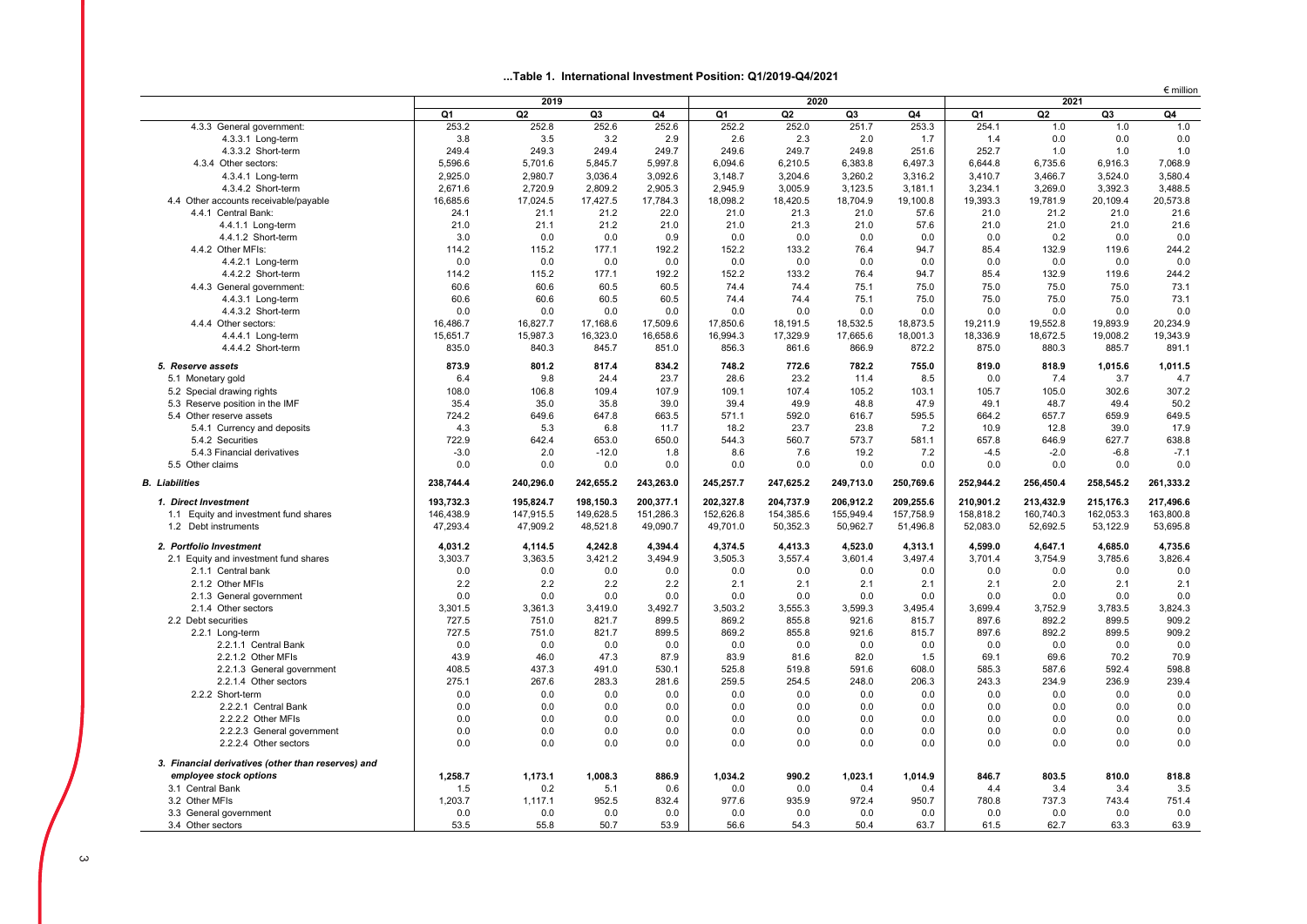#### $\overline{4}$

#### **...Table 1. International Investment Position: Q1/2019-Q4/2021**

|                                       |          | 2019     |          | 2020     |          |          | $\epsilon$ million<br>2021 |          |          |          |          |          |
|---------------------------------------|----------|----------|----------|----------|----------|----------|----------------------------|----------|----------|----------|----------|----------|
|                                       | Q1       | Q2       | Q3       | Q4       | Q1       | Q2       | Q3                         | Q4       | Q1       | Q2       | Q3       | Q4       |
| 4. Other Investment                   | 39,722.1 | 39,183.7 | 39,253.7 | 37,604.7 | 37,521.2 | 37,483.9 | 37,254.7                   | 36,186.0 | 36,597.3 | 37,567.0 | 37,873.8 | 38,282.2 |
| 4.1 Currency and deposits             | 17.829.7 | 17,145.7 | 17.032.6 | 15.176.6 | 14.906.4 | 14.573.2 | 14,073.8                   | 12.693.3 | 12.807.1 | 13.427.7 | 13,537.3 | 13.683.3 |
| 4.1.1 Central Bank                    | 488.2    | 430.3    | 464.2    | 439.8    | 403.1    | 352.9    | 383.2                      | 412.2    | 331.8    | 290.8    | 293.2    | 296.3    |
| 4.1.2 Other MFIs <sup>c</sup>         | 17.341.4 | 16.715.4 | 16,568.3 | 14,736.8 | 14.503.3 | 14,220.3 | 13,690.6                   | 12,281.1 | 12.475.4 | 13,136.8 | 13,244.2 | 13,387.0 |
| 4.1.3 General government              | 0.0      | 0.0      | 0.0      | 0.0      | 0.0      | 0.0      | 0.0                        | 0.0      | 0.0      | 0.0      | 0.0      | 0.0      |
| 4.1.4 Other sectors                   | 0.0      | 0.0      | 0.0      | 0.0      | 0.0      | 0.0      | 0.0                        | 0.0      | 0.0      | 0.0      | 0.0      | 0.0      |
| 4.2 Loans                             | 2,295.8  | 2,303.6  | 2,308.6  | 2,346.8  | 2,390.3  | 2,439.1  | 2,481.5                    | 2,646.6  | 2,614.8  | 2,866.9  | 2,890.3  | 2,921.5  |
| 4.2.1 Central Bank:                   | 0.0      | 0.0      | 0.0      | 0.0      | 0.0      | 0.0      | 0.0                        | 0.0      | 0.0      | 0.0      | 0.0      | 0.0      |
| 4.2.1.1 Long-term                     | 0.0      | 0.0      | 0.0      | 0.0      | 0.0      | 0.0      | 0.0                        | 0.0      | 0.0      | 0.0      | 0.0      | 0.0      |
| 4.2.1.2 Short-term                    | 0.0      | 0.0      | 0.0      | 0.0      | 0.0      | 0.0      | 0.0                        | 0.0      | 0.0      | 0.0      | 0.0      | 0.0      |
| 4.2.2 Other MFIs <sup>c</sup> :       | 0.0      | 0.0      | 0.0      | 0.0      | 0.0      | 0.0      | 0.0                        | 0.0      | 0.0      | 0.0      | 0.0      | 0.0      |
| 4.2.2.1 Long-term                     | 0.0      | 0.0      | 0.0      | 0.0      | 0.0      | 0.0      | 0.0                        | 0.0      | 0.0      | 0.0      | 0.0      | 0.0      |
| 4.2.2.2 Short-term                    | 0.0      | 0.0      | 0.0      | 0.0      | 0.0      | 0.0      | 0.0                        | 0.0      | 0.0      | 0.0      | 0.0      | 0.0      |
| 4.2.3 General government:             | 172.2    | 172.2    | 172.2    | 170.2    | 170.1    | 170.1    | 170.1                      | 290.1    | 413.0    | 590.0    | 594.8    | 601.3    |
| 4.2.3.1 Long-term                     | 172.2    | 172.2    | 172.2    | 170.2    | 170.1    | 170.1    | 170.1                      | 290.1    | 413.0    | 590.0    | 594.8    | 601.3    |
| 4.2.3.2 Short-term                    | 0.0      | 0.0      | 0.0      | 0.0      | 0.0      | 0.0      | 0.0                        | 0.0      | 0.0      | 0.0      | 0.0      | 0.0      |
| 4.2.4 Other sectors:                  | 2,123.6  | 2,131.4  | 2,136.5  | 2.176.6  | 2,220.1  | 2,269.0  | 2,311.4                    | 2,356.5  | 2,201.8  | 2.276.9  | 2,295.5  | 2,320.2  |
| 4.2.4.1 Long-term                     | 2,055.5  | 2.061.4  | 2,066.5  | 2.103.7  | 2.144.6  | 2.190.3  | 2.230.5                    | 2.273.5  | 2.129.0  | 2.201.8  | 2.219.8  | 2.243.7  |
| 4.2.4.2 Short-term                    | 68.1     | 69.9     | 70.0     | 72.9     | 75.5     | 78.7     | 80.9                       | 83.0     | 72.7     | 75.1     | 75.7     | 76.5     |
| 4.3 Trade Assets and advances         | 15,382.1 | 15,582.0 | 15,770.0 | 15,971.6 | 16,164.9 | 16,366.4 | 16,694.9                   | 16,875.5 | 17,204.0 | 17,295.2 | 17,436.5 | 17,624.5 |
| 4.3.1 Central Bank:                   | 0.0      | 0.0      | 0.0      | 0.0      | 0.0      | 0.0      | 0.0                        | 0.0      | 0.0      | 0.0      | 0.0      | 0.0      |
| 4.3.1.1 Long-term                     | 0.0      | 0.0      | 0.0      | 0.0      | 0.0      | 0.0      | 0.0                        | 0.0      | 0.0      | 0.0      | 0.0      | 0.0      |
| 4.3.1.2 Short-term                    | 0.0      | 0.0      | 0.0      | 0.0      | 0.0      | 0.0      | 0.0                        | 0.0      | 0.0      | 0.0      | 0.0      | 0.0      |
| 4.3.2 Other MFIs:                     | 0.0      | 0.0      | 0.0      | 0.0      | 0.0      | 0.0      | 0.0                        | 0.0      | 0.0      | 0.0      | 0.0      | 0.0      |
| 4.3.2.1 Long-term                     | 0.0      | 0.0      | 0.0      | 0.0      | 0.0      | 0.0      | 0.0                        | 0.0      | 0.0      | 0.0      | 0.0      | 0.0      |
| 4.3.2.2 Short-term                    | 0.0      | 0.0      | 0.0      | 0.0      | 0.0      | 0.0      | 0.0                        | 0.0      | 0.0      | 0.0      | 0.0      | 0.0      |
| 4.3.3 General government:             | 248.3    | 247.4    | 261.2    | 268.1    | 258.7    | 255.6    | 259.4                      | 265.0    | 266.6    | 266.5    | 268.7    | 271.6    |
| 4.3.3.1 Long-term                     | 0.0      | 0.0      | 0.0      | 0.0      | 0.0      | 0.0      | 0.0                        | 0.0      | 0.0      | 0.0      | 0.0      | 0.0      |
| 4.3.3.2 Short-term                    | 248.3    | 247.4    | 261.2    | 268.1    | 258.7    | 255.6    | 259.4                      | 265.0    | 266.6    | 266.5    | 268.7    | 271.6    |
| 4.3.4 Other sectors:                  | 15,133.8 | 15,334.6 | 15,508.8 | 15.703.5 | 15,906.2 | 16,110.7 | 16,435.5                   | 16,610.5 | 16,937.4 | 17,028.7 | 17,167.8 | 17,352.9 |
| 4.3.4.1 Long-term                     | 9,791.6  | 9,915.2  | 10,038.9 | 10,162.5 | 10,286.8 | 10,410.9 | 10,535.1                   | 10,659.3 | 10,784.0 | 10,908.6 | 10,997.8 | 11,116.3 |
| 4.3.4.2 Short-term                    | 5,342.2  | 5,419.4  | 5,469.9  | 5,541.0  | 5,619.4  | 5,699.8  | 5,900.4                    | 5,951.3  | 6,153.4  | 6,120.0  | 6,170.0  | 6,236.6  |
| 4.4 Other accounts receivable/payable | 4,214.5  | 4,152.3  | 4,142.6  | 4,109.6  | 4,059.7  | 4,105.2  | 4,004.4                    | 3,970.6  | 3,971.4  | 3,977.2  | 4,009.3  | 4,054.0  |
| 4.4.1 Central Bank:                   | 0.0      | 0.0      | 0.0      | 0.0      | 0.0      | 0.0      | 0.0                        | 0.0      | 0.0      | 0.0      | 0.0      | 0.0      |
| 4.4.1.1 Long-term                     | 0.0      | 0.0      | 0.0      | 0.0      | 0.0      | 0.0      | 0.0                        | 0.0      | 0.0      | 0.0      | 0.0      | 0.0      |
| 4.4.1.2 Short-term                    | 0.0      | 0.0      | 0.0      | 0.0      | 0.0      | 0.0      | 0.0                        | 0.0      | 0.0      | 0.0      | 0.0      | 0.0      |
| 4.4.2 Other MFIs:                     | 345.0    | 319.5    | 345.7    | 350.0    | 336.1    | 418.3    | 359.3                      | 364.5    | 399.4    | 441.4    | 445.0    | 449.8    |
| 4.4.2.1 Long-term                     | 0.0      | 0.0      | 0.0      | 0.0      | 0.0      | 0.0      | 0.0                        | 0.0      | 0.0      | 0.0      | 0.0      | 0.0      |
| 4.4.2.2 Short-term                    | 345.0    | 319.5    | 345.7    | 350.0    | 336.1    | 418.3    | 359.3                      | 364.5    | 399.4    | 441.4    | 445.0    | 449.8    |
| 4.4.3 General government:             | 0.0      | 0.0      | 0.0      | 0.0      | 0.0      | 0.0      | 0.0                        | 0.0      | 0.0      | 0.0      | 0.0      | 0.0      |
| 4.4.3.1 Long-term                     | 0.0      | 0.0      | 0.0      | 0.0      | 0.0      | 0.0      | 0.0                        | 0.0      | 0.0      | 0.0      | 0.0      | 0.0      |
| 4.4.3.2 Short-term                    | 0.0      | 0.0      | 0.0      | 0.0      | 0.0      | 0.0      | 0.0                        | 0.0      | 0.0      | 0.0      | 0.0      | 0.0      |
| 4.4.4 Other sectors:                  | 3.869.5  | 3.832.9  | 3.796.8  | 3.759.6  | 3.723.6  | 3.686.8  | 3,645.1                    | 3.606.0  | 3.572.0  | 3,535.8  | 3.564.0  | 3,603.0  |
| 4.4.4.1 Long-term                     | 0.0      | 0.0      | 0.0      | 0.0      | 0.0      | 0.0      | 0.0                        | 0.0      | 0.0      | 0.0      | 0.0      | 0.0      |
| 4.4.4.2 Short-term                    | 3,869.5  | 3,832.9  | 3,796.8  | 3,759.6  | 3,723.6  | 3,686.8  | 3,645.1                    | 3,606.0  | 3,572.0  | 3,535.8  | 3,564.0  | 3,603.0  |

Notes:

a figures may not add up due to rounding

**b** deposits of the banking sector are being classified under loans

 $\degree$  loans of the banking sector are being classified under currency and deposits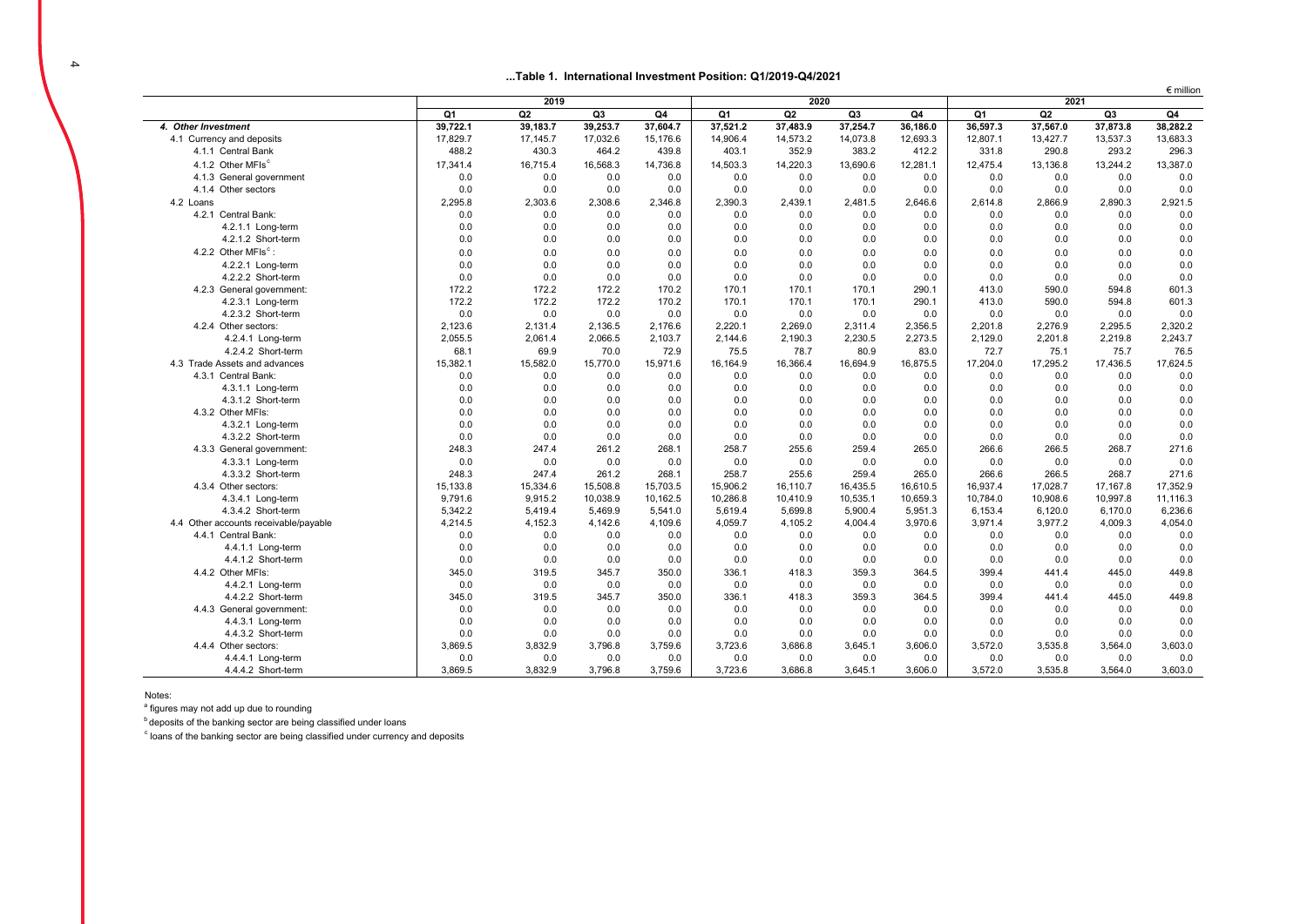

**Chart 2. Total foreign assets by selected component**



**Chart 3. Total foreign liabilities by selected component**